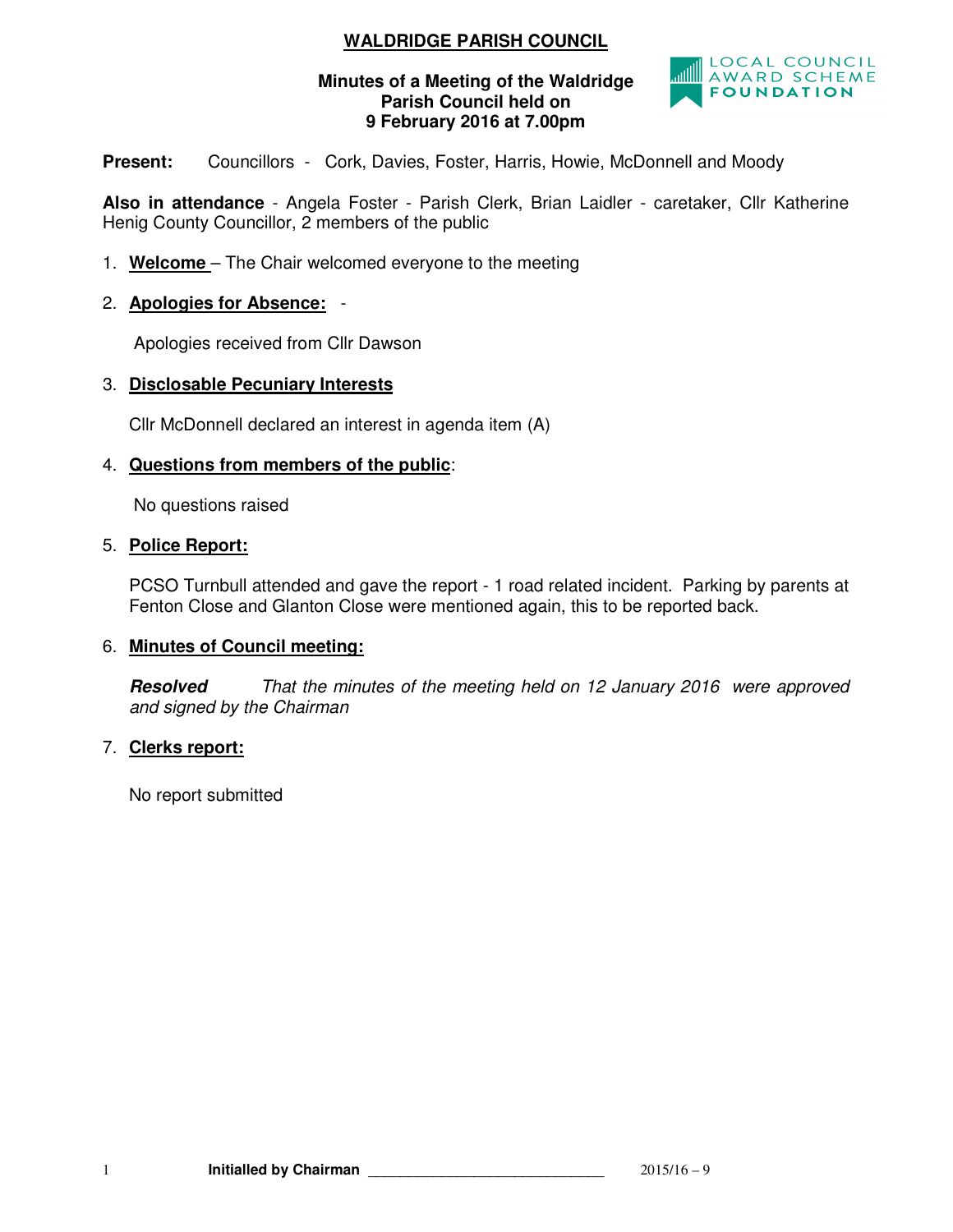#### 8. **Parish Matters and on-going items**

a) **Allotments -** 2 members of the association attended. The AAP have put forward a funding request out of County Council members fund. They requested £1,000 from the Parish. (Cllr McDonnell took no part in the voting)

**Resolved:** *It was agreed to provide £1,000 towards costs, if members funding is successful.*

### b) **Planning applications received**

| DM/16/00186/FPA | 1 Poplar Street<br>Waldridge<br>Chester-le-street<br>DH <sub>2</sub> 3SE         | Creation of off street car park and access<br>ramp and installation of fencing.                                                                                                                                      |
|-----------------|----------------------------------------------------------------------------------|----------------------------------------------------------------------------------------------------------------------------------------------------------------------------------------------------------------------|
| DM/16/00256/PNT | Land To The West<br>Of Brandon Close<br>Chester-le-Street<br>DH <sub>2</sub> 3SH | Prior notification for the replacement of<br>existing telecommunications mast (2.5)<br>metres increase in height) and installation of<br>additional equipment cabinet (resubmission)<br>- this changed to 0.6 metres |

The Clerk to send letter of support for off street parking

Cllr Henig to hold a meeting on 12 February regarding the mast application with the MP.

**Resolved:** *To recommend approval* 

- c) **To consider any planning applications received after the agenda was published.** 
	- No applications received
- d) **County Councillors report** Cllr Henig submitted her report covering:

**Road Safety** - Speed limit scheme / School safety / Street lighting

**Local Environment -** Flytipping CCTV / Flood fence / Spring watch

**Other -** Car parking scheme / Mobile phone mast meeting / Birch View playground

**Resolved:** *Report noted.* 

e) **Parking** - Costs have increased and the County have requested a further £2,000 off the Parish.

**Resolved:** *It was agreed to pay the extra £2,000, this to be funded out of contingency.* 

f) **Annual Parish Meeting** - As there are agenda items now to be discussed at the APM, it was suggested holding a separate meeting.

**Resolved:** *It was agreed to hold the meeting on 17 March. The Clerk to arrange clippings.*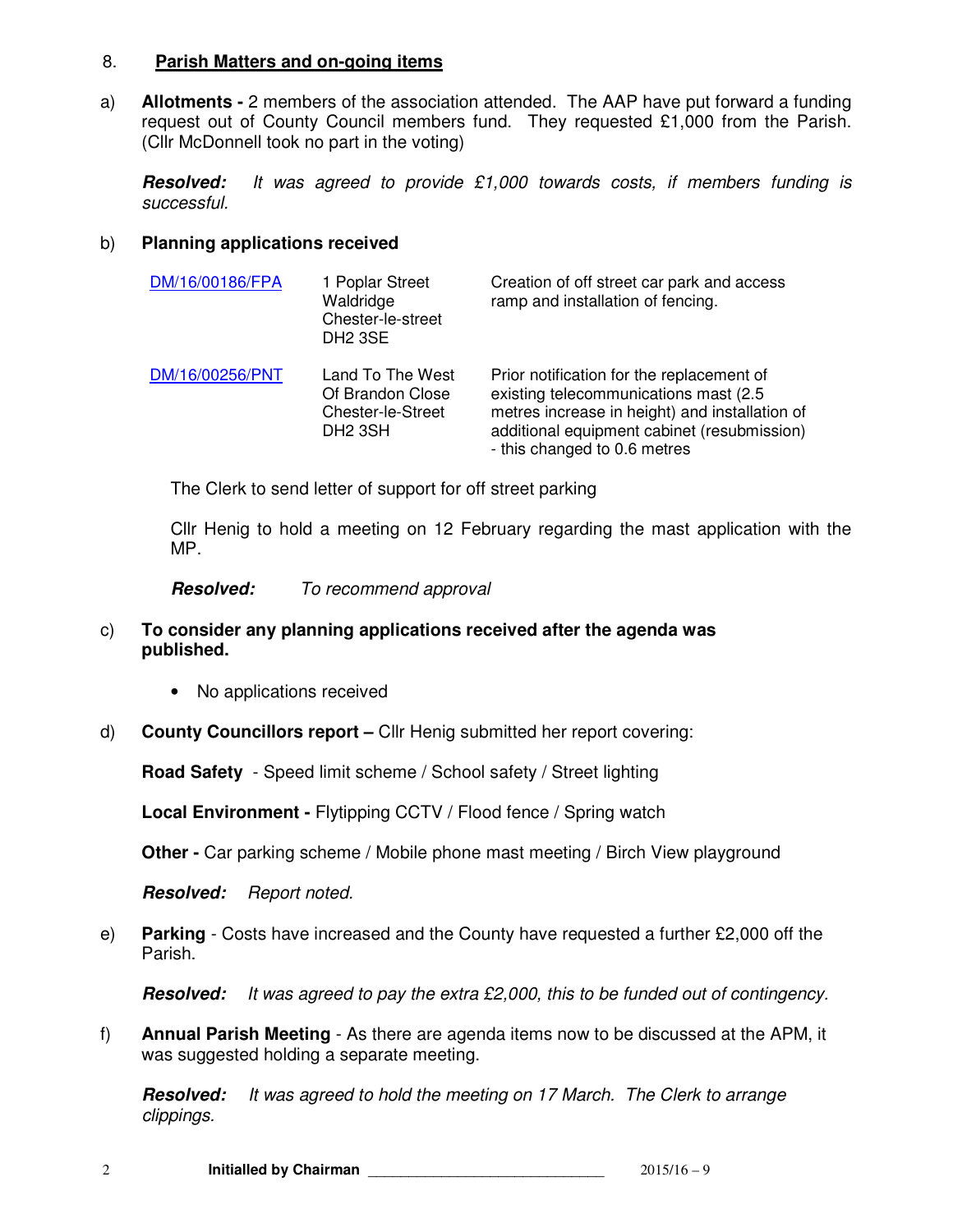g) **Queens Birthday celebrations -** The cost to purchase a beacon is £299. The rangers have given permission to hold in car park. Funding could be available through AAP. Mugs and fancy dress were suggested.

**Resolved:** *It was agreed to purchase the beacon, advertise and register interest in event. If funding is available, to arrange mugs.* 

h) **Fitness equipment / Millennium Green / goal posts / fun hoop monthly inspections –**  The equipment has been inspected. Nothing to report

**Resolved:** *Report noted.* 

i) **Internal Audit update** - The recommendations that were given last year by Shaun Lowery have all been carried out

**Resolved***: The Clerk to contact Shaun and inform him everything is in place as Recommended.* 

j) **Audit arrangements for 2017** - To consider whether the Parish Council should opt out of the external audit arrangements that Smaller Authorities Audit Appointments Ltd (SAAA) are putting in place with effect from 1 April 2017.

The Clerk advised that the SAAA had been set up following the demise of the Audit Commission to make audit arrangements for smaller authorities. From 1 April 2017 authorities will be able to opt out and appoint their own external auditor. Authorities opting out will need to appoint an independent audit panel to make recommendations on the appointment of an auditor and agree fee arrangements.

**Resolved**: *The Parish Council agreed not to opt out and to have its external auditor appointed by the SAAA for the period 2017 to 2022* 

k) **Nature trail** - A site meeting took place. Cllrs Harris and Cork attended and gave a brief outline. The sculptures need to be re varnished. Cost provided from David Gross is £125.

**Resolved:** It was agreed to get the sculptures varnished. The Clerk to check with the rangers re costs of chippings and date of volunteering date. To invite the probation team to carry out work.

l) **Easter event -** Prizes and arrangements were discussed.

**Resolved:** *The Clerk to purchase prizes same as in previous years.* 

- m) **Funday**  All arrangements were discussed.
- n) **Moving sign on C11** A further cost of £580 was received for moving sign.

**Resolved:** *It was agreed to get further costs. Planning application has been submitted.* 

- o) **Timetable of events** CDALC forthcoming events (if any)
	- CDALC smaller forum 12 February at Murton the Clerk to attend

### p) **Correspondence received**

- 1. Elections in rooms on 5 May
- 2. Dog chippings event on 6 June to ask who can open up
- 3 **Initialled by Chairman** \_\_\_\_\_\_\_\_\_\_\_\_\_\_\_\_\_\_\_\_\_\_\_\_\_\_\_\_\_ 2015/16 9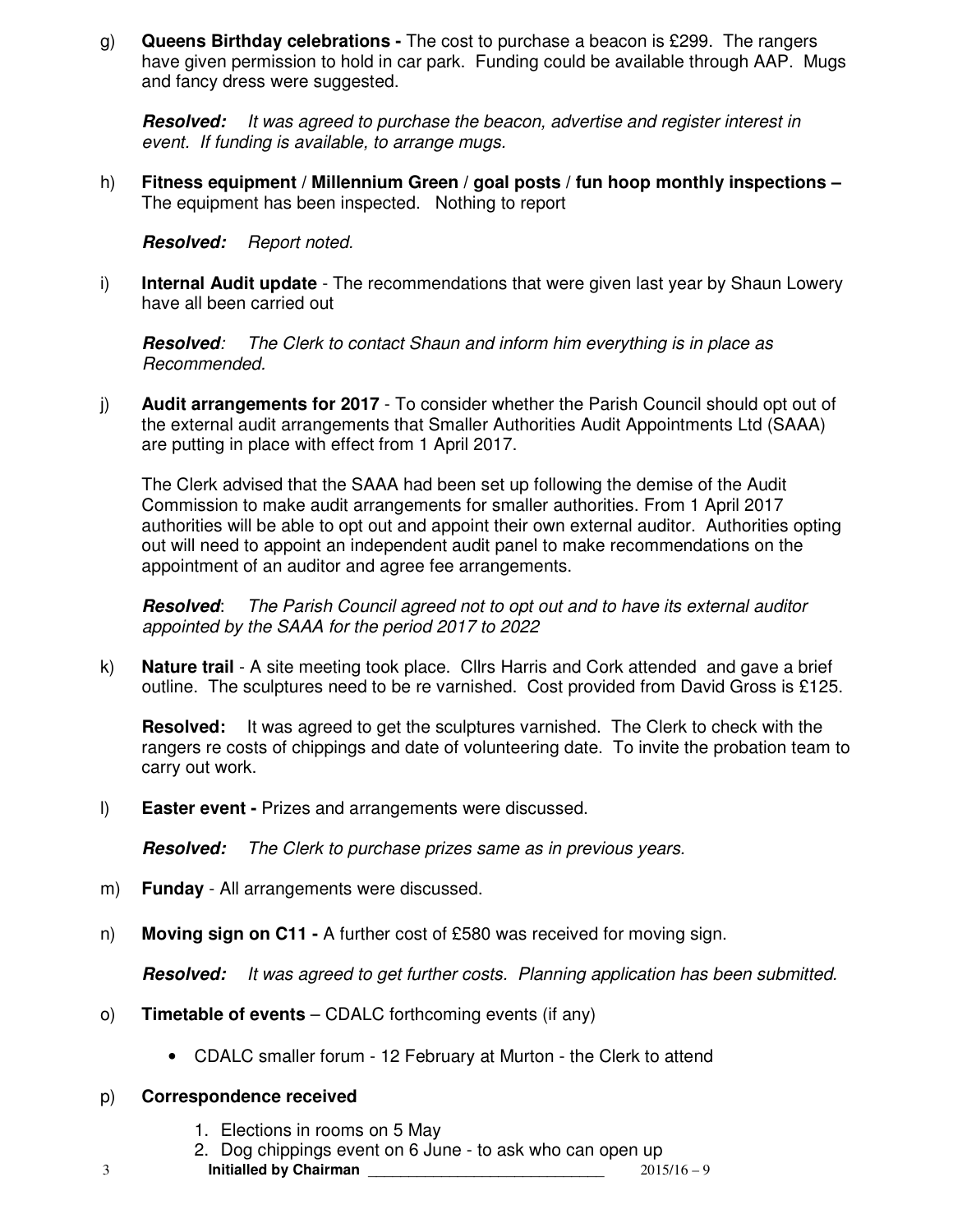3. Thank you letters received from Durham Cathedral and Chester le Street Friends, to note cheque needs changing

## **Resolved:**

- *1. Cllr McDonnell to open up*
- *2. Caretaker to open up*
- *3. Letters noted and new cheque raised*
- q) **Correspondence received after agenda published** (to note only)
	- Nothing received
- r) **Waldridge in Bloom working group update** 
	- Cllr Cork gave an update.
	- NIB spring meeting 9th March £5 per ticket
	- The Gold sign was discussed, costs ranging from £30 to £235 depending on material

**Resolved:** *It was agreed to purchase two Gold signs at £30, to arrange proof. Not to attend spring meeting.* 

s) **Parish rooms -** The plastering is now complete, the walls need drying out. A cost of £330 from local decorator was sought.

**Resolved:** *It was agreed to get further quotes for decorating..* 

t) **Trees on Millennium Green** - Resident still not happy with trees at Barford Drive.

**Resolved:** *It was agreed not to prune any further trees* 

### u) **AAP forum updates** –

- Nothing to report
- v) **Urgent issues for noting** (Clerk to use delegated powers if necessary) **and any items Councillors wish to agenda for next meeting**

Wi-fi in rooms

## 9. **Financial Matters**

| (a) | <b>Payments</b> |                                                         |
|-----|-----------------|---------------------------------------------------------|
|     |                 | <b>Resolved:</b> That the following payments be agreed: |